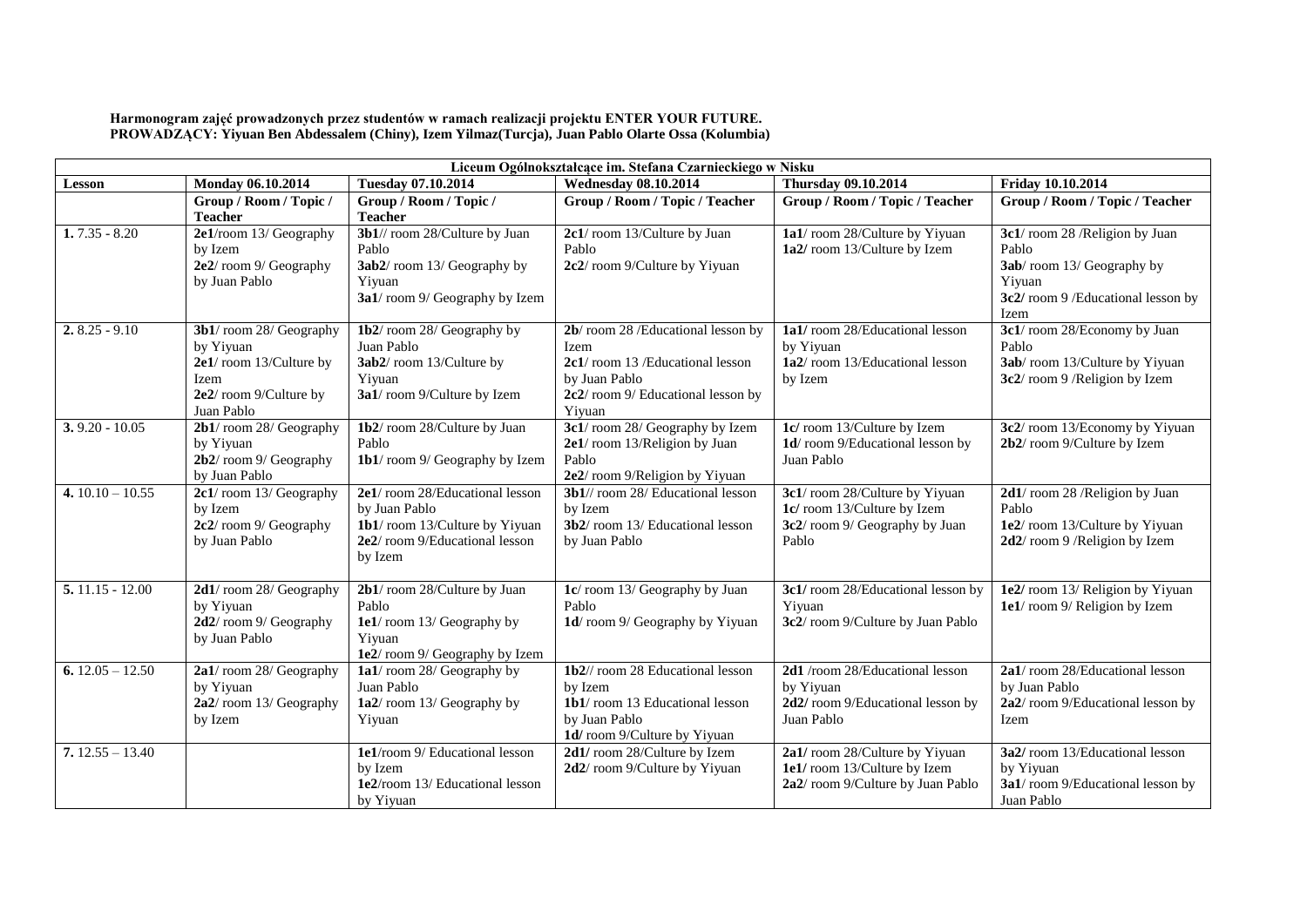| <b>ROOM 13</b>     |                                          |                                          |                                         |                                |                                  |
|--------------------|------------------------------------------|------------------------------------------|-----------------------------------------|--------------------------------|----------------------------------|
| <b>Lesson</b>      | Monday 06.10.2014                        | Tuesday 07.10.2014                       | <b>Wednesday 08.10.2014</b>             | <b>Thursday 09.10.2014</b>     | Friday 10.10.2014                |
|                    | Group / Room / Topic /<br><b>Teacher</b> | Group / Room / Topic /<br><b>Teacher</b> | Group / Room / Topic / Teacher          | Group / Room / Topic / Teacher | Group / Room / Topic / Teacher   |
| $1.7.35 - 8.20$    |                                          |                                          |                                         |                                |                                  |
|                    | 2e1 Geography by Izem                    | 3ab2 Geography by Yiyuan                 | 2c1 Culture by Juan Pablo               | 1a2 Culture by Izem            | <b>3ab</b> Geography by Yiyuan   |
| $2.8.25 - 9.10$    |                                          |                                          |                                         |                                |                                  |
|                    | 2e1 Culture by Izem                      | 3ab2 Culture by Yiyuan                   | 2c1 Educational lesson by Juan<br>Pablo | 1a2 Educational lesson by Izem | 3ab Culture by Yiyuan            |
| $3.9.20 - 10.05$   |                                          |                                          |                                         |                                |                                  |
|                    |                                          |                                          | 2e1 Religion by Juan Pablo              | 1c Culture by Izem             | 3c2 Economy by Yiyuan            |
| 4. $10.10 - 10.55$ | 2c1 Geography by Izem                    | <b>1b1</b> Culture by Yiyuan             | 3b2 Educational lesson by Juan<br>Pablo | 1c Culture by Izem             | 1e2 Culture by Yiyuan            |
| $5.11.15 - 12.00$  |                                          |                                          |                                         |                                |                                  |
|                    |                                          | 1e1 Geography by Yiyuan                  | 1c Geography by Juan Pablo              |                                | 1e2 Religion by Yiyuan           |
| 6. $12.05 - 12.50$ | 2a2 Geography by Izem                    | 1a2 Geography by Yiyuan                  | 1b1 Educational lesson by Juan<br>Pablo |                                |                                  |
|                    |                                          |                                          |                                         |                                |                                  |
| $7.12.55 - 13.40$  |                                          | 1e2 Educational lesson by<br>Yiyuan      |                                         | 1el Culture by Izem            | 3a2 Educational lesson by Yiyuan |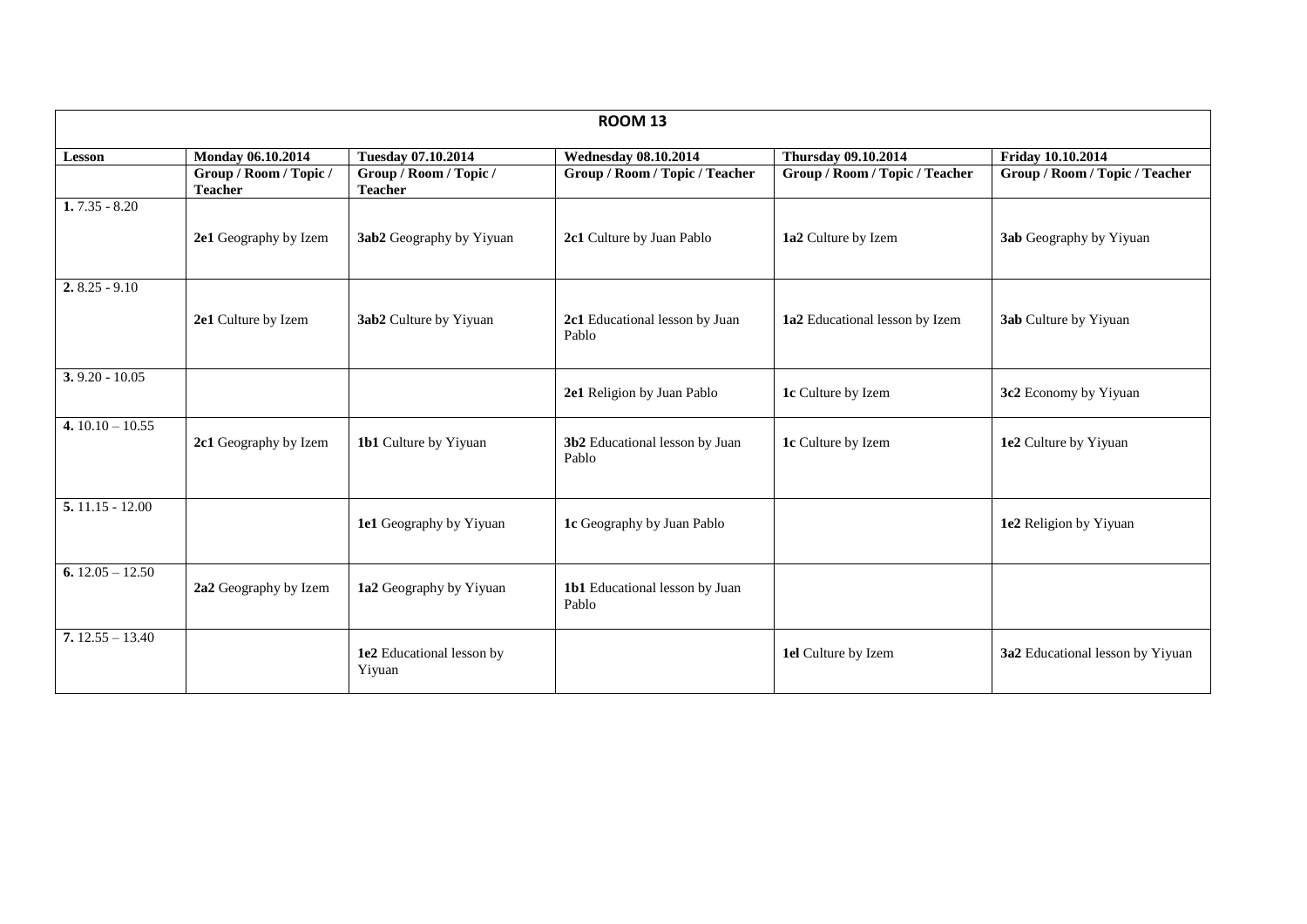| ROOM <sub>9</sub>  |                                          |                                          |                                  |                                         |                                         |
|--------------------|------------------------------------------|------------------------------------------|----------------------------------|-----------------------------------------|-----------------------------------------|
| Lesson             | Monday 06.10.2014                        | Tuesday 07.10.2014                       | <b>Wednesday 08.10.2014</b>      | <b>Thursday 09.10.2014</b>              | Friday 10.10.2014                       |
|                    | Group / Room / Topic /<br><b>Teacher</b> | Group / Room / Topic /<br><b>Teacher</b> | Group / Room / Topic / Teacher   | Group / Room / Topic / Teacher          | Group / Room / Topic / Teacher          |
| $1.7.35 - 8.20$    | 2e2 Geography by Juan<br>Pablo           | 3a1 Geography by Izem                    | 2c2 Culture by Yiyuan            |                                         | 3c2 Educational lesson by Izem          |
| $2.8.25 - 9.10$    | 2e2 Culture by Juan<br>Pablo             | 3a1 Culture by Izem                      | 2c2 Educational lesson by Yiyuan |                                         | 3c2 Religion by Izem                    |
| $3.9.20 - 10.05$   | 2b2 Geography by Juan<br>Pablo           | 1b1 Geography by Izem                    | 2e2 Religion by Yiyuan           | 1d Educational lesson by Juan<br>Pablo  | 2b2 Culture by Izem                     |
| 4. $10.10 - 10.55$ | 2c2 Geography by Juan<br>Pablo           | 2e2 Educational lesson by Izem           |                                  | 3c2 Geography by Juan Pablo             | 2d2 Religion by Izem                    |
| $5.11.15 - 12.00$  | 2d2 Geography by Juan<br>Pablo           | 1e2 Geography by Izem                    | 1d/ Geography by Yiyuan          | 3c2 Culture by Juan Pablo               | 1e1 Religion by Izem                    |
| 6. $12.05 - 12.50$ |                                          |                                          | 1d Culture by Yiyuan             | 2d2 Educational lesson by Juan<br>Pablo | 2a2 Educational lesson by Izem          |
| $7.12.55 - 13.40$  |                                          | 1e1 Educational lesson by Izem           | 2d2 Culture by Yiyuan            | 2a2 Culture by Juan Pablo               | 3a1 Educational lesson by Juan<br>Pablo |